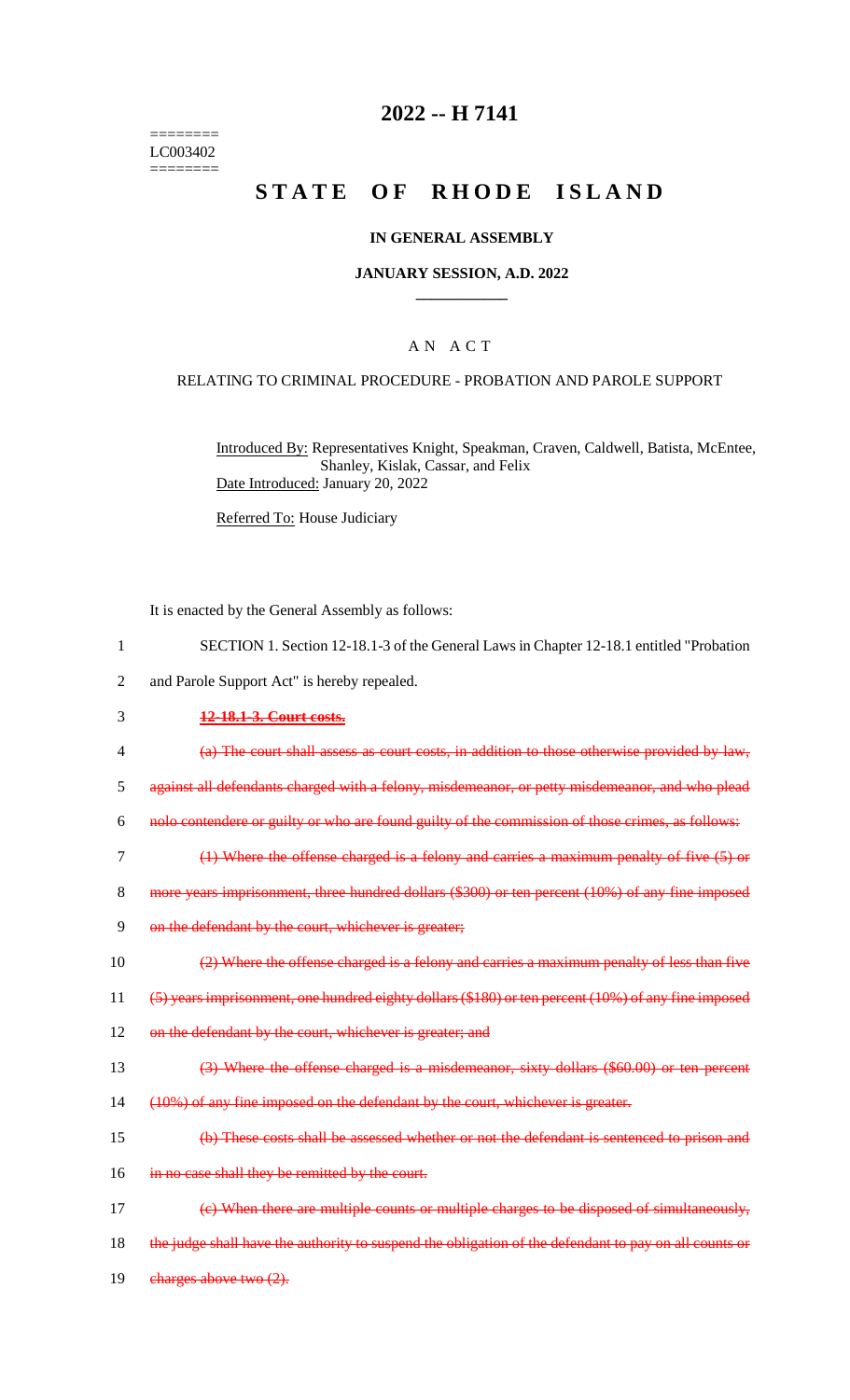- 1 (d) If the court determines that the defendant does not have the ability to pay the costs as
- 2 set forth in this section, the judge may by specific order mitigate the costs in accordance with the
- 3 court's determination of the ability of the offender to pay the costs.
- 4 SECTION 2. This act shall take effect upon passage.

======== LC003402  $=$